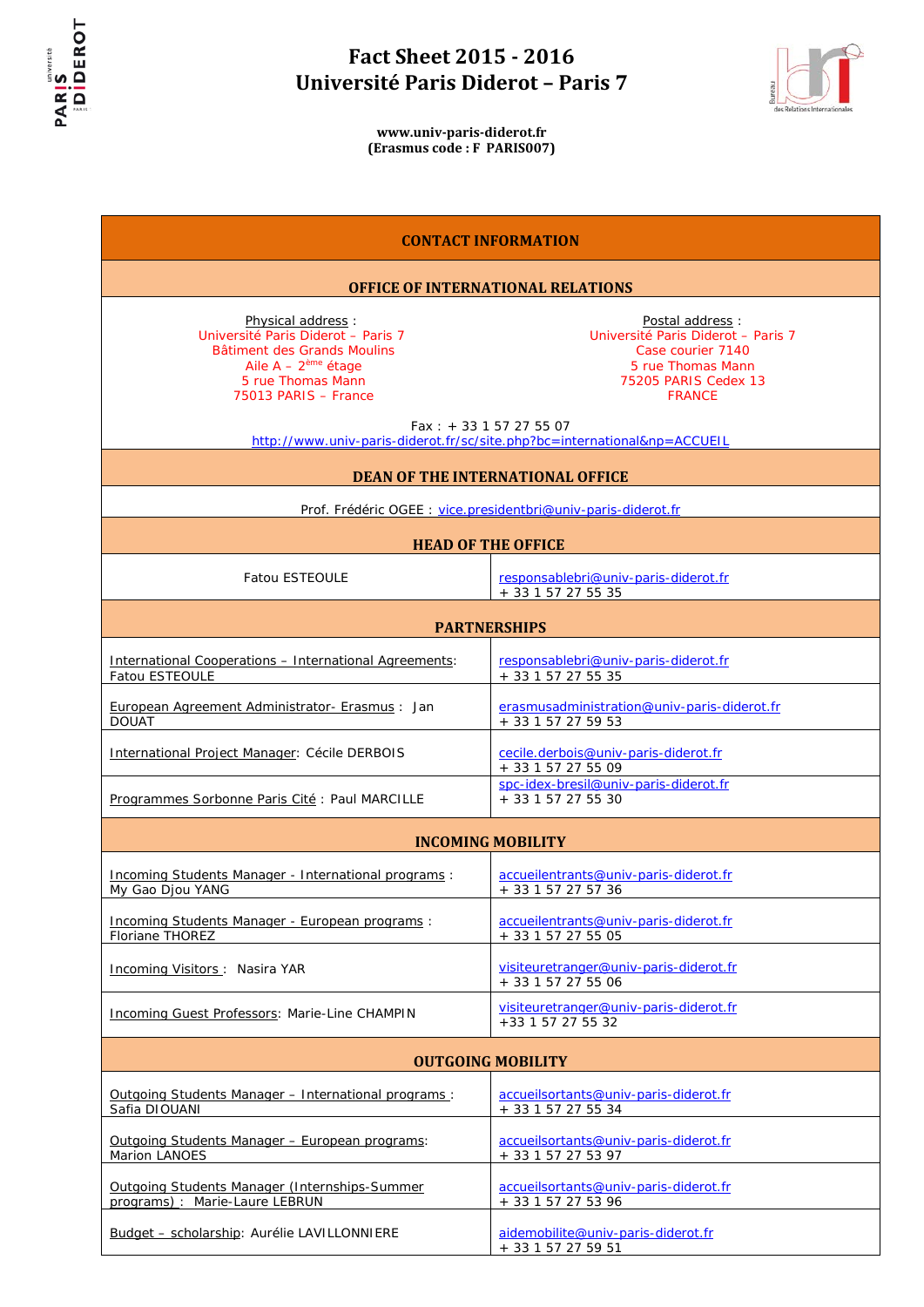



**www.univ-paris-diderot.fr (Erasmus code : F PARIS007)**

### **ACADEMIC INFORMATION**

| <b>Academic</b>               | <b>FIRST SEMESTER</b>                                                                                                                                                                                                                                                                                                                                                                                                                                         |                         |                                                                           | <b>SECOND SEMESTER</b>                                                                                                                                                                                                                                                                                                                                                                                                                                                                                                                                                                                                                       |
|-------------------------------|---------------------------------------------------------------------------------------------------------------------------------------------------------------------------------------------------------------------------------------------------------------------------------------------------------------------------------------------------------------------------------------------------------------------------------------------------------------|-------------------------|---------------------------------------------------------------------------|----------------------------------------------------------------------------------------------------------------------------------------------------------------------------------------------------------------------------------------------------------------------------------------------------------------------------------------------------------------------------------------------------------------------------------------------------------------------------------------------------------------------------------------------------------------------------------------------------------------------------------------------|
| calendar<br>2015/2016         | <b>Official dates of Mobility:</b><br>September 1 <sup>st</sup> to January 29th                                                                                                                                                                                                                                                                                                                                                                               |                         | <b>Official dates of Mobility:</b><br>January 1 <sup>st</sup> to July 1st |                                                                                                                                                                                                                                                                                                                                                                                                                                                                                                                                                                                                                                              |
|                               | Classes begin: 7th Sept. 2015<br>Classes end: 18th Dec. 2015                                                                                                                                                                                                                                                                                                                                                                                                  |                         | Classes begin: Jan. 18th 2016<br>Classes end: May 13th 2016               |                                                                                                                                                                                                                                                                                                                                                                                                                                                                                                                                                                                                                                              |
|                               | Exam period : Jan. $4th - 15th$ 2016<br>N.B: Only for Licence 1 (1 <sup>st</sup> year): Dec. 14th -<br>18 <sup>th</sup> 2015                                                                                                                                                                                                                                                                                                                                  |                         |                                                                           | Exam period (2nd sem.) + retake exams: May<br>16th - July $1^{st}$ 2016                                                                                                                                                                                                                                                                                                                                                                                                                                                                                                                                                                      |
| <b>Course lists</b>           | Field of study<br>All the classes are categorized by field and by level ("Licence", "Master").                                                                                                                                                                                                                                                                                                                                                                |                         |                                                                           |                                                                                                                                                                                                                                                                                                                                                                                                                                                                                                                                                                                                                                              |
|                               | http://www.univ-paris-diderot.fr/sc/site.php?bc=formations&np=ACCUEIL&q=m<br>their field of study.<br>to earn the credits (ECTS).<br>Level of studies on the agreement:                                                                                                                                                                                                                                                                                       |                         |                                                                           | We remind you that students have to respect the field of study and the department or faculty (UFR)<br>indicated on the signed agreement. Students have to choose 2 courses at least per semester in<br>Students have to make sure they register to courses linked to the University Paris Diderot in order                                                                                                                                                                                                                                                                                                                                   |
|                               | "F level" (First cycle)                                                                                                                                                                                                                                                                                                                                                                                                                                       | $=$ undergraduate level |                                                                           | $=$ <i>Licence</i> in French higher education                                                                                                                                                                                                                                                                                                                                                                                                                                                                                                                                                                                                |
|                               | "S level" (Second cycle)                                                                                                                                                                                                                                                                                                                                                                                                                                      | $=$ postgraduate level  |                                                                           | $=$ Master in French higher education                                                                                                                                                                                                                                                                                                                                                                                                                                                                                                                                                                                                        |
|                               | "T level" (Third cycle)                                                                                                                                                                                                                                                                                                                                                                                                                                       | = doctorate level       |                                                                           | = Doctorat in French higher education                                                                                                                                                                                                                                                                                                                                                                                                                                                                                                                                                                                                        |
|                               | Link to brochures: http://www.univ-paris-<br>diderot.fr/sc/site.php?bc=international&np=cataloguecoursetudiantechange&g=m<br>Link to the learning agreement notice: http://www.univ-paris-<br>diderot.fr/DocumentsFCK/international/File/1011%20-<br>%20Documents%20t%C3%A9I%C3%A9chargeables/1415%20-<br>%20Entrants/Notice%20pour%20le%20contrat%20d%20etudes.pdf                                                                                           |                         |                                                                           |                                                                                                                                                                                                                                                                                                                                                                                                                                                                                                                                                                                                                                              |
| <b>Course</b><br>restrictions | - Courses of Film studies are overcrowded: these courses are only for students coming within a Film<br>studies agreement. Workshops cannot be attended.<br>- Courses from the Psychology faculty are only for students coming within a Psychology studies<br>agreement.<br>- Medical studies are available only for students coming on a Medical agreement.<br>- Engineering studies are only available if there is an agreement with the Engineering School. |                         |                                                                           |                                                                                                                                                                                                                                                                                                                                                                                                                                                                                                                                                                                                                                              |
| French                        | <b>INTENSIVE FRENCH CLASSES (SILC)</b>                                                                                                                                                                                                                                                                                                                                                                                                                        |                         |                                                                           | SEMESTRIAL CLASSES                                                                                                                                                                                                                                                                                                                                                                                                                                                                                                                                                                                                                           |
| classes                       | Intensive French classes (SILC) are available<br>for exchange students before each semester<br>(beginning of September and January):<br>http://www.univ-paris-<br>diderot.fr/sc/site.php?bc=international&np=fr<br>ancaisstageintegration&g=m<br><b>Price:</b> 250€ for 40 hours (8 days)<br>Students who want to apply need to tick the<br>box on their moveonline application form if<br>they want to receive information.                                  |                         |                                                                           | French classes are available during the semester:<br>http://www.univ-paris-<br>diderot.fr/sc/site.php?bc=international&np=franc<br>aissemestriel&g=m<br>Students will be allowed to follow a maximum of<br>2 classes per semester subject to changes (3<br>hours per week).<br>One class can earn them 3 credits.<br>If students choose to follow two classes they will<br>have to choose one grammar course and one<br>workshop.<br>If students choose only one class, they can<br>choose either the grammar course or a<br>workshop.<br>Registration is made online, information is given<br>by email at the beginning of each semester by |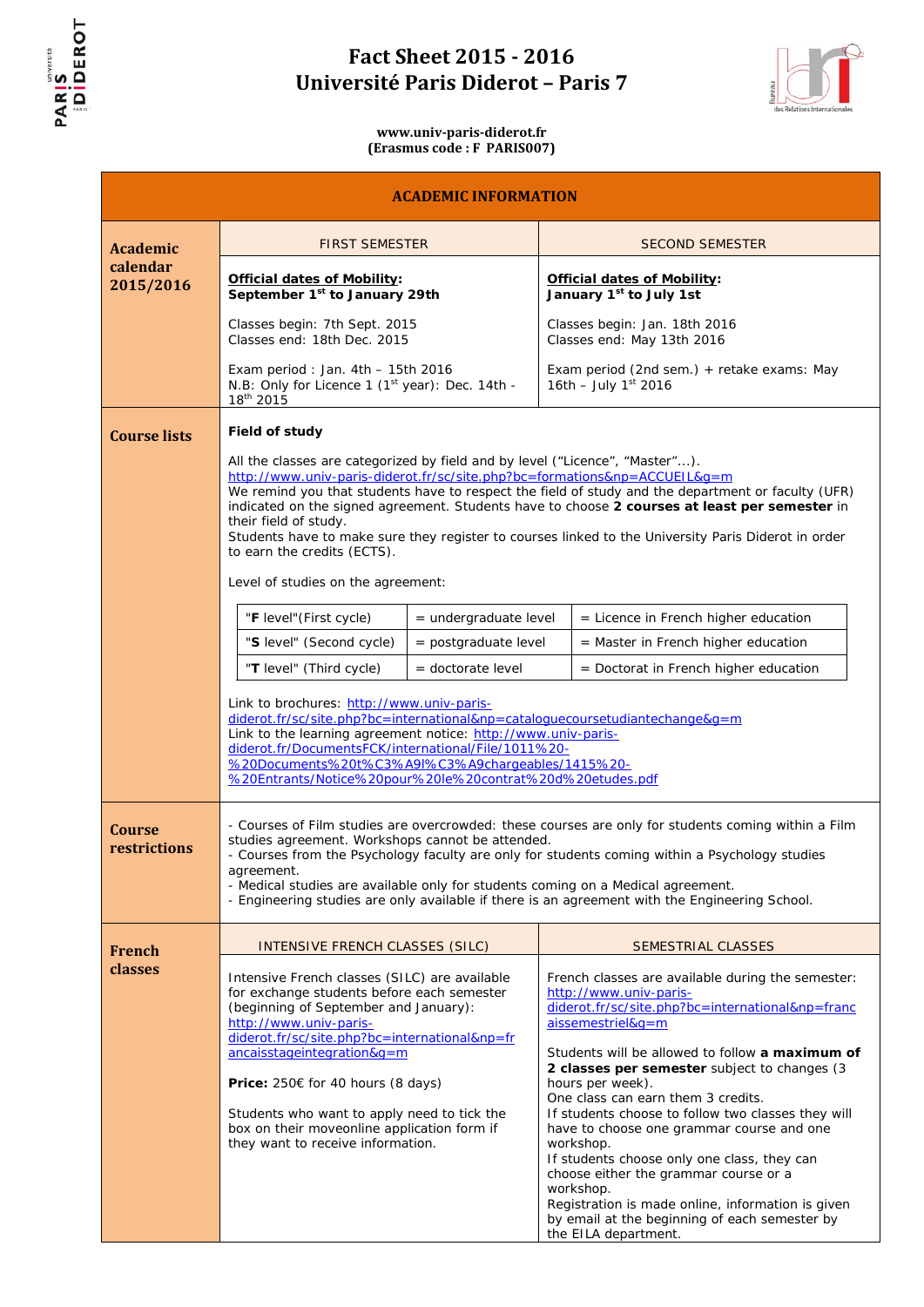



|                                                        | <b>ERASMUS STUDENTS</b>                                                                                                                                                                                                                                                                                                                                                                                                                                                                                                                                                                                                                                                                                                            | <b>INTERNATIONAL STUDENTS</b>                                                                                                                                                                                                                                                                                                                                                                                          |
|--------------------------------------------------------|------------------------------------------------------------------------------------------------------------------------------------------------------------------------------------------------------------------------------------------------------------------------------------------------------------------------------------------------------------------------------------------------------------------------------------------------------------------------------------------------------------------------------------------------------------------------------------------------------------------------------------------------------------------------------------------------------------------------------------|------------------------------------------------------------------------------------------------------------------------------------------------------------------------------------------------------------------------------------------------------------------------------------------------------------------------------------------------------------------------------------------------------------------------|
| <b>Enrollment</b>                                      | Students register to their courses directly<br>within each department or faculty (UFR)<br>after the International Relations Office give<br>them their student card.                                                                                                                                                                                                                                                                                                                                                                                                                                                                                                                                                                | After paying the mandatory French Social<br>security at the DEVU (department of<br>administrative enrollment), students will obtain<br>their student card.<br>They will need it to register to their courses<br>directly within each department or faculty (UFR).                                                                                                                                                      |
| <b>Required</b>                                        | <b>ERASMUS STUDENTS</b>                                                                                                                                                                                                                                                                                                                                                                                                                                                                                                                                                                                                                                                                                                            | <b>INTERNATIONAL STUDENTS</b>                                                                                                                                                                                                                                                                                                                                                                                          |
| <b>Level of</b><br><b>French</b><br><b>Proficiency</b> | All courses are taught in French except for<br>some courses within the department of<br>English studies and Language courses.<br>French level B1 (Common European Framework<br>of Reference for Languages) is required to<br>attend courses at the University Paris Diderot. A<br>certificate is required in the application form. If<br>the students don't have any official certificate,<br>fill<br>in<br>and<br>sign<br>please<br>this<br>form:<br>http://www.univ-paris-<br>diderot.fr/DocumentsFCK/international/File/101<br>$1%20 -$<br>%20Documents%20t%C3%A9I%C3%A9charge<br>ables/1516%20-<br>%20Entrants/Attestation%20de%20niveau%20<br>de%20francais.pdf<br>N.B: For medical studies, a French level B2 is<br>required | All courses are taught in French except for<br>some courses within the department of<br>English studies and Language courses.<br>French language proficiency certificate (DELF B2 -<br>DALF C1 - TCF B1- TEF Level 3 or equivalent). A<br>certificate is required in the application form.<br>N.B: For medical studies, a French level B2 is<br>required                                                               |
| <b>Grading scale</b>                                   | Grades range from 0 to 20<br>Less than 10 means 'failed'<br>10 and above means 'passed'                                                                                                                                                                                                                                                                                                                                                                                                                                                                                                                                                                                                                                            |                                                                                                                                                                                                                                                                                                                                                                                                                        |
| <b>Transcript of</b>                                   | <b>FIRST SEMESTER MOBILITY</b>                                                                                                                                                                                                                                                                                                                                                                                                                                                                                                                                                                                                                                                                                                     | <b>SECOND SEMESTER MOBILITY</b>                                                                                                                                                                                                                                                                                                                                                                                        |
| records                                                | For students ending their mobility on the first<br>semester, official transcripts will be sent to the<br>International Office at the beginning of March<br>and eventually to the student at his/her home<br>address.<br>Please note that the official transcripts cannot<br>be issued before the designated dates.<br>N.B: The Transcripts of records of students in<br>Joint degree/Master will be sent directly by the<br>department                                                                                                                                                                                                                                                                                             | For students ending their mobility on the<br>second semester, official transcripts will be sent<br>to the International Office mid-July and<br>eventually to the student at his/her home<br>address.<br>Please note that the official transcripts cannot<br>be issued before the designated dates.<br>N.B: The Transcripts of records of students in<br>Joint degree/Master will be sent directly by the<br>department |

|                  | <b>APPLICATION</b>                                                                            |                                                                                               |
|------------------|-----------------------------------------------------------------------------------------------|-----------------------------------------------------------------------------------------------|
| <b>Deadlines</b> | FIRST SEMESTER OR WHOLE YEAR<br>APPLICATION                                                   | <b>SECOND SEMESTER APPLICATION</b>                                                            |
|                  | Students in a mobility for studies (SMS):                                                     | Students in a mobility for studies (SMS):                                                     |
|                  | Nomination: April 15 <sup>th</sup> 2015<br><b>Application: April 30th 2015</b>                | Nomination: October 15 <sup>th</sup> 2015<br>Application: October 30th 2015                   |
|                  | Students in a mobility for Training - SMT<br>(Medical studies or internship in laboratories): | Students in a mobility for Training - SMT<br>(Medical studies or internship in laboratories): |
|                  | Nomination: May 15 <sup>th</sup> 2015<br>Application: May 30 <sup>th</sup> 2015               | Nomination: November 15th 2015<br>Application: November 30th 2015                             |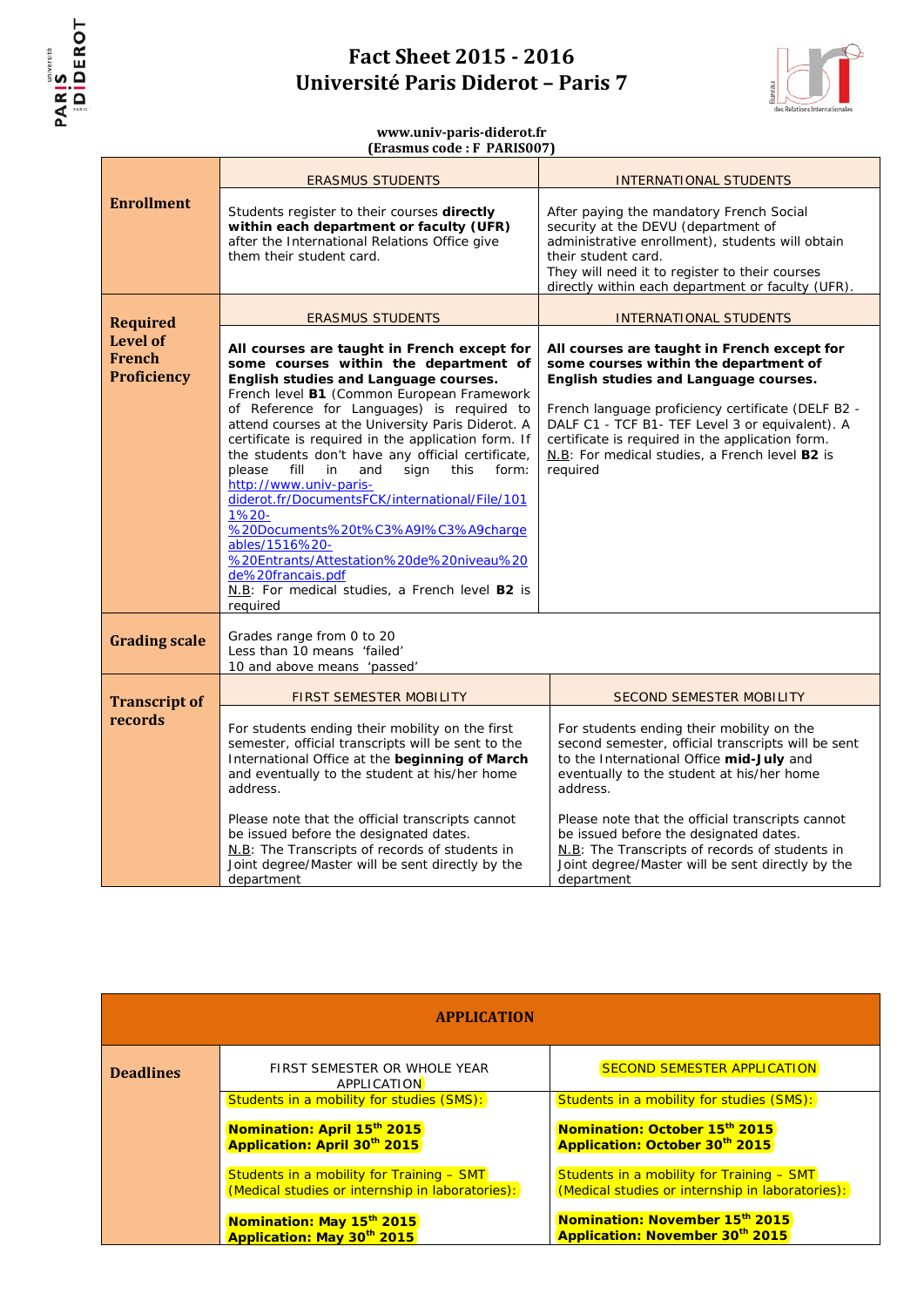



| <b>Application</b><br>step by step                                                                                                                                                                                                                                                                                                             | <b>ERASMUS and JOINT DEGREE/MASTER students</b>                                                                                                                                                                                                                                                                                                                                                                                                                      | INTERNATIONAL STUDENTS                                                                                                                                                                                                                                                                                                                                                                                                                                                                                                                                   |  |
|------------------------------------------------------------------------------------------------------------------------------------------------------------------------------------------------------------------------------------------------------------------------------------------------------------------------------------------------|----------------------------------------------------------------------------------------------------------------------------------------------------------------------------------------------------------------------------------------------------------------------------------------------------------------------------------------------------------------------------------------------------------------------------------------------------------------------|----------------------------------------------------------------------------------------------------------------------------------------------------------------------------------------------------------------------------------------------------------------------------------------------------------------------------------------------------------------------------------------------------------------------------------------------------------------------------------------------------------------------------------------------------------|--|
|                                                                                                                                                                                                                                                                                                                                                | Step 1: Nominations                                                                                                                                                                                                                                                                                                                                                                                                                                                  | Step 1: Nominations                                                                                                                                                                                                                                                                                                                                                                                                                                                                                                                                      |  |
|                                                                                                                                                                                                                                                                                                                                                | Official<br>nomination<br>through<br>e-nomination<br>(Moveonnet)<br>the<br>sending<br>by<br>university<br>(registration is free of charge):<br>http://www.moveonnet.eu/mymoveonnet/enomi<br>nation<br>The students and the sending university will then<br>receive an email explaining how to proceed.                                                                                                                                                               | Selected students have to be officially nominated<br>by the International Office to this address :<br>accueilentrants@univ-paris-diderot.fr                                                                                                                                                                                                                                                                                                                                                                                                              |  |
|                                                                                                                                                                                                                                                                                                                                                | Step 2: Online registrations                                                                                                                                                                                                                                                                                                                                                                                                                                         |                                                                                                                                                                                                                                                                                                                                                                                                                                                                                                                                                          |  |
|                                                                                                                                                                                                                                                                                                                                                | Register online and print the Moveonline application form (.pdf).<br>Do not forget to attach your id photo (used for the student card)<br>http://moveonline.sc.univ-paris-diderot.fr/move/moveonline/incoming/welcome.php<br>Please, make sure to indicate a valid e-mail address in your form (avoid hotmail and live accounts)                                                                                                                                     |                                                                                                                                                                                                                                                                                                                                                                                                                                                                                                                                                          |  |
|                                                                                                                                                                                                                                                                                                                                                | Step 3: Complete application with the additional documents                                                                                                                                                                                                                                                                                                                                                                                                           |                                                                                                                                                                                                                                                                                                                                                                                                                                                                                                                                                          |  |
|                                                                                                                                                                                                                                                                                                                                                | ERASMUS and JOINT DEGREE/MASTER students                                                                                                                                                                                                                                                                                                                                                                                                                             | INTERNATIONAL STUDENTS                                                                                                                                                                                                                                                                                                                                                                                                                                                                                                                                   |  |
|                                                                                                                                                                                                                                                                                                                                                | - Moveonline application form with picture<br>- Learning agreement http://www.univ-paris-<br>diderot.fr/DocumentsFCK/international/File/101<br>1%20-<br>%20Documents%20t%C3%A9I%C3%A9charge<br>ables/1011%20-<br>%20Entrants/LA_ERASMUS_INCOMING.pdf<br>- French language proficiency certificate (DELF<br>B2 - DALF C1 - TCF B1- TEF Level 3 or a<br>certificate from a French professor)<br>- Accommodation application form (if applying<br>for CROUS residences) | - Moveonline application form with picture<br>- Learning agreement and Social security form<br>http://www.univ-paris-<br>diderot.fr/DocumentsFCK/international/File/For<br>mulaire%20de%20candidature%20%20.pdf<br>- French language proficiency certificate (DELF<br>B2 - DALF C1 - TCF B1- TEF Level 3 or<br>equivalent)<br>- CV (in French)<br>- Cover letter (in French)<br>- Diplomas and school grades (translated in<br>French or in English)<br>- Copy of the passport<br>- Accommodation application form (if applying<br>for CROUS residences) |  |
| A different procedure concerns the students in Training:<br>Link for Medical studies: http://www.univ-paris-<br>diderot.fr/sc/site.php?bc=international&np=StagesaParisDiderotMedecine&q=m<br>Link for an internship in a laboratory: http://www.univ-paris-<br>diderot.fr/sc/site.php?bc=international&np=StagesaParisDiderotLaboratoires&g=m |                                                                                                                                                                                                                                                                                                                                                                                                                                                                      |                                                                                                                                                                                                                                                                                                                                                                                                                                                                                                                                                          |  |
|                                                                                                                                                                                                                                                                                                                                                |                                                                                                                                                                                                                                                                                                                                                                                                                                                                      |                                                                                                                                                                                                                                                                                                                                                                                                                                                                                                                                                          |  |
|                                                                                                                                                                                                                                                                                                                                                | Step 4: Send the completed applications                                                                                                                                                                                                                                                                                                                                                                                                                              |                                                                                                                                                                                                                                                                                                                                                                                                                                                                                                                                                          |  |
|                                                                                                                                                                                                                                                                                                                                                | Send the original completed application to our<br>International Relations Office before the<br>deadlines by postal services (neither scan<br>nor fax will be accepted).                                                                                                                                                                                                                                                                                              | Send original completed applications to the<br>Office of International Relations before the<br>deadlines by postal services (neither scan nor<br>fax will be accepted).                                                                                                                                                                                                                                                                                                                                                                                  |  |
|                                                                                                                                                                                                                                                                                                                                                | Reminder: The application process is also on our<br>website:<br>http://www.univ-paris-                                                                                                                                                                                                                                                                                                                                                                               | The sooner it is sent the sooner the decision<br>can be given.                                                                                                                                                                                                                                                                                                                                                                                                                                                                                           |  |
|                                                                                                                                                                                                                                                                                                                                                | diderot.fr/sc/site.php?bc=international&np=Etud<br>iantsechangesEurope&g=sm                                                                                                                                                                                                                                                                                                                                                                                          | Reminder: The application process is also on our<br>website:<br>http://www.univ-paris-<br>diderot.fr/sc/site.php?bc=international&np=Etudi<br>antsechangesInternationaux                                                                                                                                                                                                                                                                                                                                                                                 |  |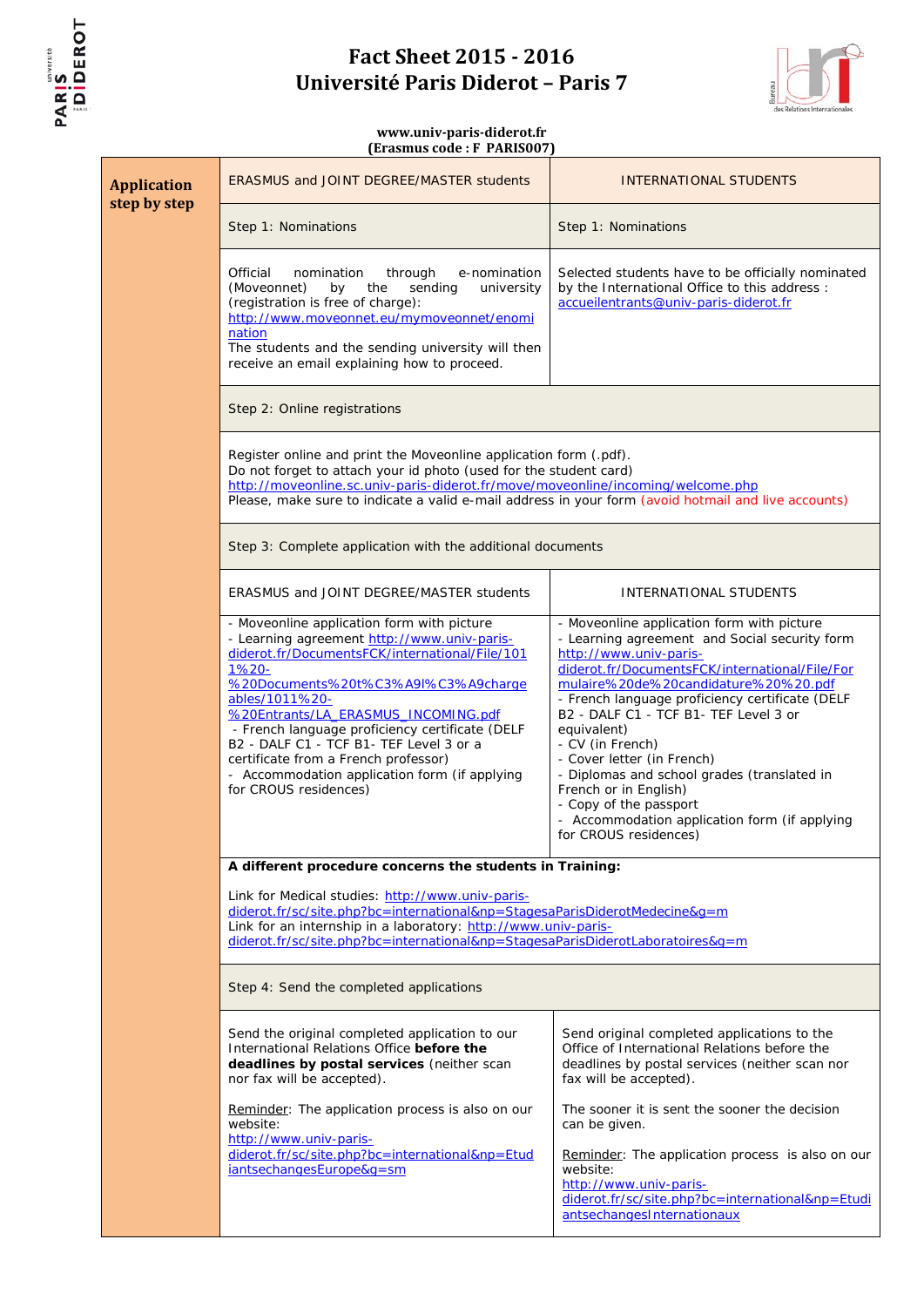



| <b>Social</b><br>security | <b>ERASMUS and JOINT DEGREE/MASTER students</b>                                                                                                                                                                                                                                                                                                                                                | INTERNATIONAL STUDENTS                                                                                                                                                                                                                                                                                                                                                                                                                                                    |
|---------------------------|------------------------------------------------------------------------------------------------------------------------------------------------------------------------------------------------------------------------------------------------------------------------------------------------------------------------------------------------------------------------------------------------|---------------------------------------------------------------------------------------------------------------------------------------------------------------------------------------------------------------------------------------------------------------------------------------------------------------------------------------------------------------------------------------------------------------------------------------------------------------------------|
|                           | Students need to get their European Health<br>Insurance card before coming for their<br>mobility. It has to be valid for the entire mobility<br>period.<br>N.B: For non European students, if you do not<br>have access to the European card, you will have<br>to proceed as international students unless you<br>are more than 28 years old and/or have private<br>social security insurance. | Joining the social security coverage is mandatory<br>for all students under 28 (except European or<br>Canadian students).<br>This coverage is valid for the academic year.<br>Students have to pay the insurance fee (approx.<br>213€) when collecting their student card.<br>They will have to choose between two health<br>insurance payment centers. Please check their<br>websites for information.<br>- LMDE: http://www.lmde.com<br>- SMEREP : http://www.smerep.fr |

| <b>GENERAL INFORMATION</b>        |                                                                                                                                                                                                                                                                                                                                                                                                                                                                                                                                                                                                          |  |
|-----------------------------------|----------------------------------------------------------------------------------------------------------------------------------------------------------------------------------------------------------------------------------------------------------------------------------------------------------------------------------------------------------------------------------------------------------------------------------------------------------------------------------------------------------------------------------------------------------------------------------------------------------|--|
| <b>Housing</b>                    | Information                                                                                                                                                                                                                                                                                                                                                                                                                                                                                                                                                                                              |  |
|                                   | The University Paris Diderot only has 95 rooms allocated in five residences for all the International<br>and Erasmus students.<br>As a consequence, we cannot guarantee accommodation for every student.<br>Accommodations are either on campus or off campus, near metro stations, with kitchenette,<br>bathroom facilities and internet access.<br>Link to get more information:<br>http://www.univ-paris-diderot.fr/sc/site.php?bc=international&np=LogementsEtudiants&g=sm                                                                                                                           |  |
|                                   | Application                                                                                                                                                                                                                                                                                                                                                                                                                                                                                                                                                                                              |  |
|                                   | 1- Students need to tick the box on their Moveonline application form<br>2- Students need to fill in the accommodation application form<br>Link to the application form:<br>http://www.univ-paris-<br>diderot.fr/DocumentsFCK/international/File/Formulaire%20de%20demande%20de%20logement.pdf<br>3- Students need to send their accommodation application together with their Moveonline<br>application form.<br>4- A commission will decide about the attribution (Mid-May for the 1 <sup>st</sup> semester/Mid-November for<br>the $2^{nd}$ semester).                                                |  |
| Mentorship,                       | <b>Buddy Program Information</b>                                                                                                                                                                                                                                                                                                                                                                                                                                                                                                                                                                         |  |
| Societies or<br>student<br>groups | To make it easier for incoming students to adapt to their new environment and life in Paris, a<br>"buddy program" has been developed. Students from Paris Diderot propose to help and assist<br>Erasmus and international students during their mobility in cultural, administrative and sometimes<br>academic aspects.<br>Students who are interested in this program must send an email to: accueilentrants@univ-paris-<br>diderot.fr. They will receive information about this program by e-mail.<br>A meeting will be organized between students from Paris Diderot and foreign exchange students at |  |
|                                   | the beginning of each semester.                                                                                                                                                                                                                                                                                                                                                                                                                                                                                                                                                                          |  |
|                                   | Other                                                                                                                                                                                                                                                                                                                                                                                                                                                                                                                                                                                                    |  |
|                                   | Facebook page:<br>https://fr-fr.facebook.com/diderotinternational<br>There is also plenty of student groups or societies on our website:                                                                                                                                                                                                                                                                                                                                                                                                                                                                 |  |
|                                   | http://www.univ-paris-diderot.fr/sc/site.php?bc=vie_etudiante&np=Vie_assoc                                                                                                                                                                                                                                                                                                                                                                                                                                                                                                                               |  |